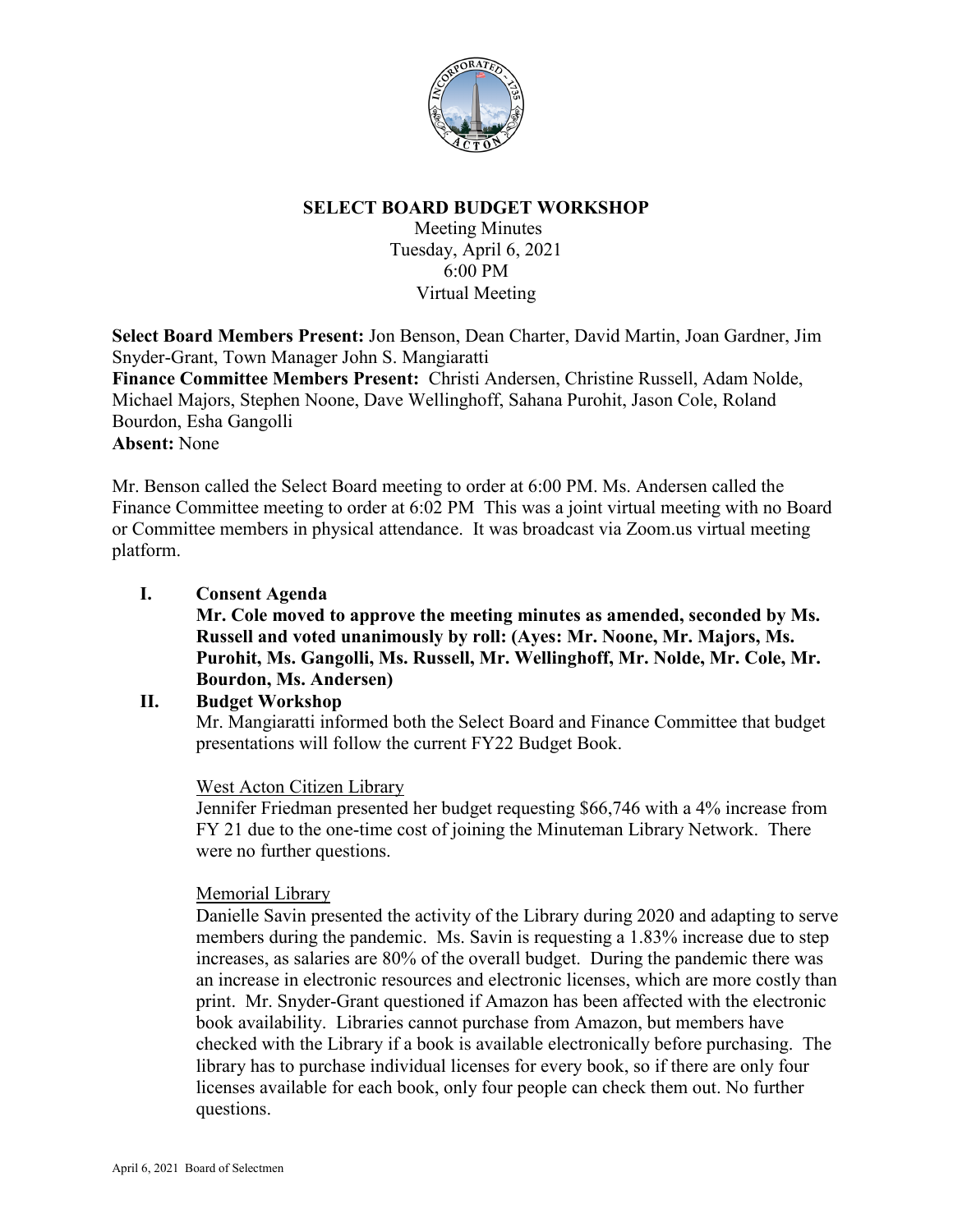

### Council on Aging

Sharon Mercurio presented the total number of employees within the COA with the Director as the only full-time position and six part-time positions. Ms. Mercurio updated both Boards on the operation of the COA during the pandemic. There are over 5,000 residents over 60 years of age with approximately 2,000 being served at the Senior Center. No further questions.

#### Finance

Steve Barrett, Finance Director introduced the four divisions in the Finance Department: Accounting, Town Clerk, Treasurer/Collector and Assessor. Mr. Barrett explained the responsibilities of each division, and the only change in the budget is a reduction of \$30,000 in the Other Post-Employment Benefits (OPEB) budget and transferred it into the Ambulance Enterprise fund due to their utilization of labor. No further questions.

Brian McMullen, Principal Assessor/Assistant Finance Director presented an overview of the Assessor budget. The Assessors completed just under \$5 billion in total town evaluation, which is approximately nine thousand personal property accounts.

### Fire

Chief Robert Hart introduced his proposed budget comprised of Salaries, General Fund, Fire Alarm Network Revolving Fund, Ambulance Enterprise Fund, and the Emergency Management Fund. Finance Committee members asked what the ideal number of personnel added for a full roster. Chief Hart replied that eight new fulltime positions would be ideal. No further questions.

### Human Resources

Marianne Fleckner, Human Resources Director, highlighted new policies in response to the COVID pandemic including: providing the Federal Families First Coronavirus Response Act, allowing employees to receive paid time off if they were affected by COVID-19; a temporary telecommuting policy; established an online open enrollment process for approximately 200 employees and 500 retirees; establishing online personnel records. The FY22 Senior Work Program budget contains an increase from 105 to 115 hours, for a total of \$56,925. No increase in insurance benefits. No further questions.

### Information Technology

Mark Hald, Assistant Town Manager introduced the IT Budget. Large amounts of technology was deployed to employees for home use during the pandemic and updated technology in town buildings, for example, touchless door openers and updated meeting rooms for virtual meeting capabilities. Funding was largely from the CARES Act. The IT and GIS budget increased by 1.1%. A Finance Committee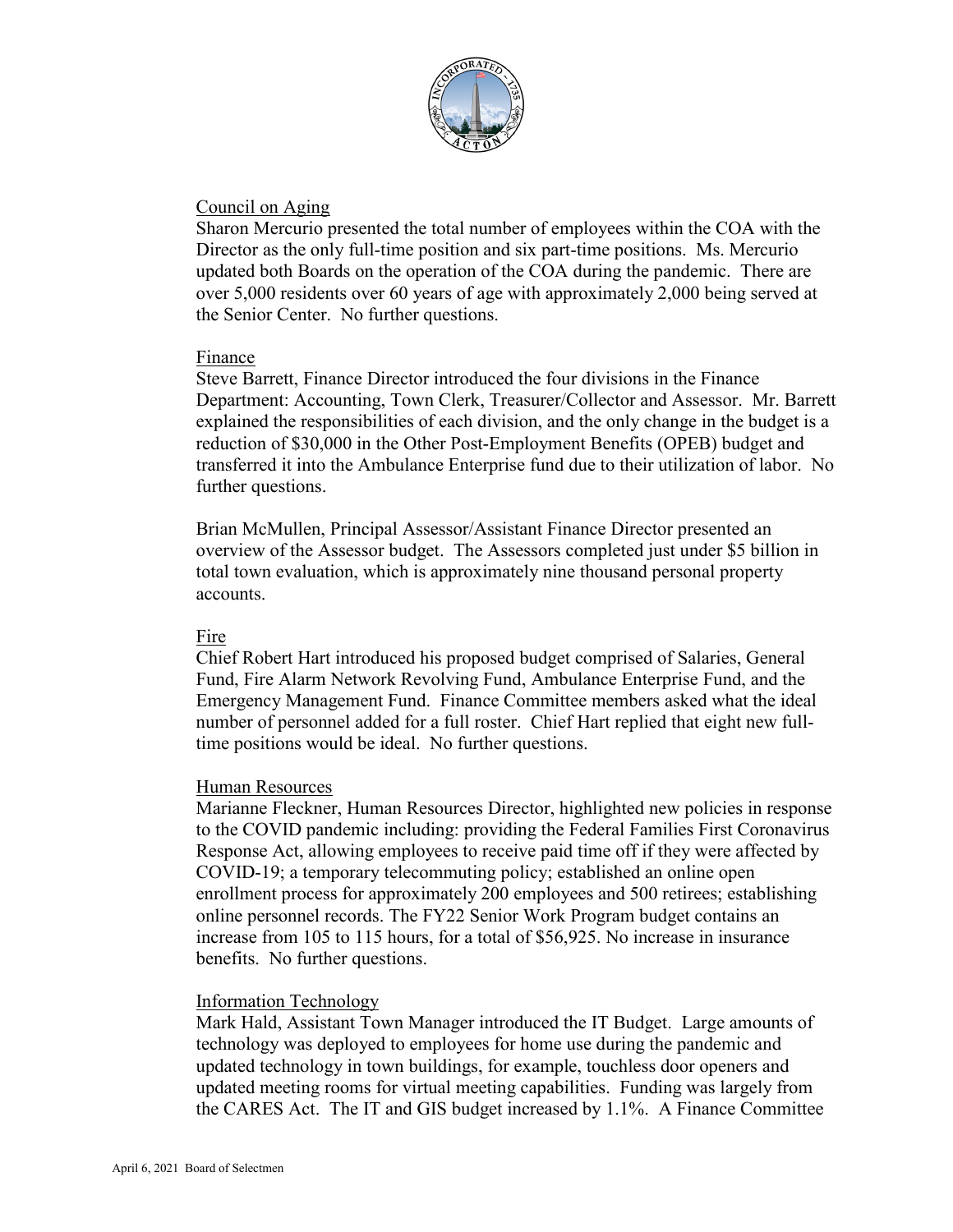

member asked what the cost of insurance would be to protect against a ransomware attack; Mr. Hald will research the number with the Finance Department. No further questions.

## Land Use

Matthew Selby, Land Use and Economic Director introduced the Land Use Division Budget, which consists of the Land Use Director, and three clerical staff. Land Use Staff continued to provide customer service both in Town Hall and home office support. FY22 budget shows a decrease by 2.5%. No further questions.

Frank Ramsbottom, Building Commissioner introduced his budget without significant change, code books carry over annually until codes are updated. The Building Revolving fund is behind in paying the plumbing and gas inspectors, but should exceed \$156,000 by the end of the year due to new town facilities under construction. Finance Committee members inquired about the inspections with the new twin school, and if the Schools were being billed for the services of the Town. Mr. Martin asked where fee revenue appears in the budget book; Mr. Ramsbottom explained that a vast majority of fees are deposited in the general fund. No further questions.

Sheryl Ball, Health Director discussed how the department adapted during the pandemic, including operating a vaccine clinic and collaborated with eight other communities to set up a mass-vaccination site at the KMart property – we are still waiting for a response from the state. She oversees a general fund budget, one enterprise fund, and three revolving funds. All general fund and enterprise funds are level-funded except for wages. No further questions.

Tom Tidman, Natural Resources Director: The Natural Resources Division is composed of Cemetery Division, Conservation Division, and Recreation Division. The budget for FY22 has been level-funded. No further questions.

Melissa Rier, Recreation Director: The department is self-supported through a Chapter 53D Revolving Fund, and discussed the programs adapted virtually to the public. There was a 20% decrease; increase in camp counselor wages due to the increase in minimum wage, recently hired a Recreation Assistant whose salary falls under the revolving fund, not the general fund. No further questions.

Kristen Guichard, Planning Director: The proposed budget is level with the primary budget consisting of salaries. The only reduction in the budget is travel, due to COVID restrictions. No further questions.

### Nursing Services

Heather York, Nursing Director: Acton Nursing Services offers Home Care nursing services, and public health nursing operating as two distinct budgets. The Acton Nursing Services were part of the contact tracing during the pandemic. The only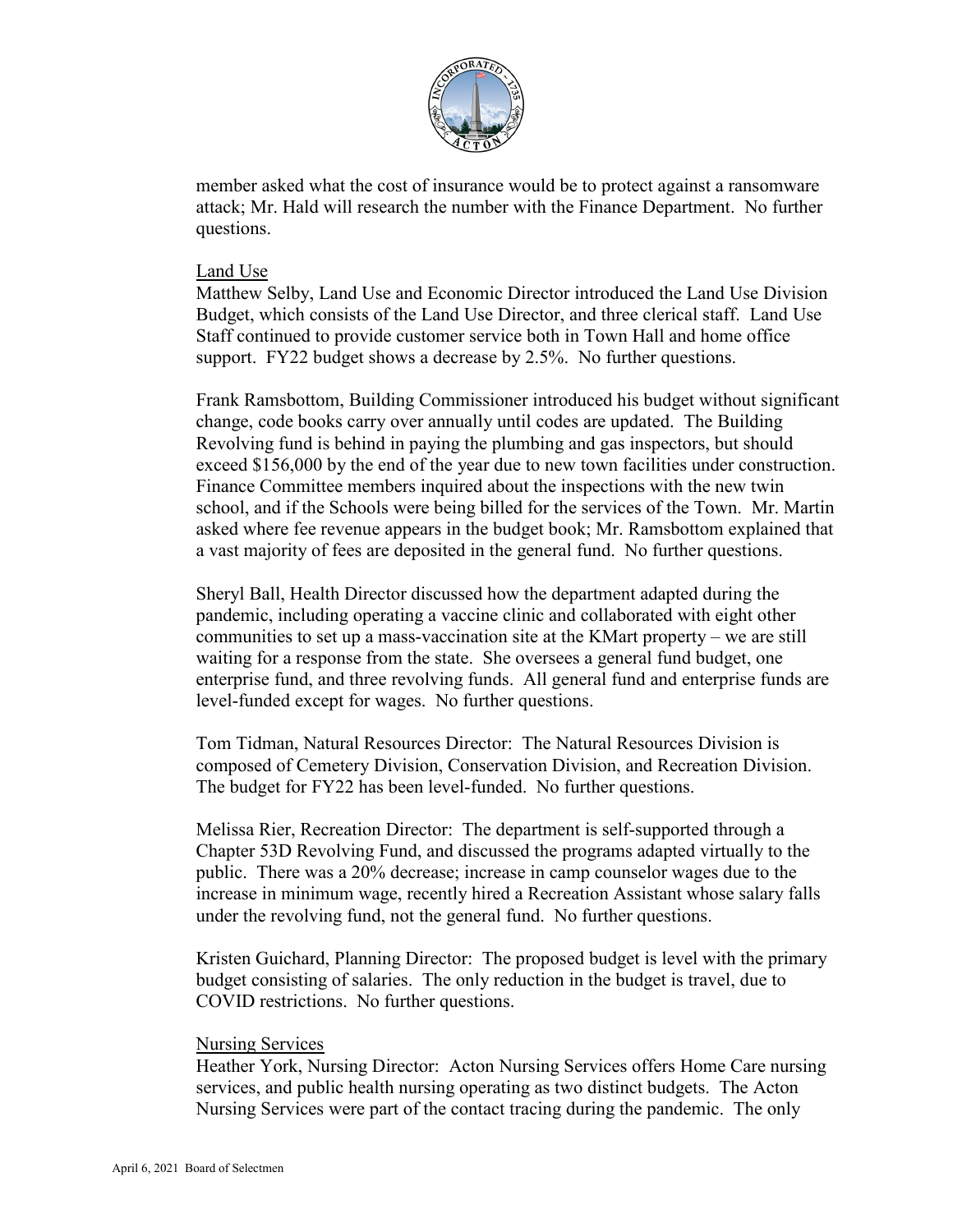

change is the increase of 0.47% which is due to a scheduled salary increase; the budget remains the same as the previous fiscal year with an overall 0.33% change. The public health budget increased by 2.74% related to total salaries. The overall budget has increased by 1.73%. No further questions.

#### Police

Rich Burrows, Police Chief introduced his FY22 budget, with an overall increase of 2.78% related to contractual obligations, Animal Control is level-funded, and Dispatch has decreased due to personnel changes with newer dispatchers starting at lower step pay.

#### Public Works

Corey York, DPW Director introduced his FY22 budget, which includes the DPW Main Office, Highway Division, Public Facilities Division, Trees/Grounds Division and Engineering Division. The Engineering Division increased by 1.75% due to salary and purchased services, no changes in road maintenance budget, the Highway budget increased by 3.85% due to salary changes and purchased services, Roads budget increased by 2.2%, Snow and Ice budget increased by 0.48% due to salaries, Gas and Diesel budget had a change of -4.25% as a result of the Police Department introducing hybrid vehicles to the fleet, the Machinery budget increased by 8.60% due to the transfer of funds towards capital outlay for the purchase of a bucket truck, the Special Projects budget for large equipment rentals, sidewalk installation remain the same with no changes. The Wastewater Treatment Plant is over 20 years old, and there are plans for upgrades, and have money in the Enterprise Fund this fiscal year to complete some upgrade plans and design. The Sewer Enterprise Fund shows a change of -1.31%. The Recycle/Transfer Station shows an increase in recycling due to increasing costs with a total of 4.32% increase in purchased services, and a decrease of 5.26% in Capital/Property.

Andrea Ristine, Public Facilities Superintendent provided an update on the upgrades to public buildings during the pandemic, including automatic door openers, purchasing air purifiers and electrostatic sprayers, as well as overseeing the construction of the North Acton Fire Station. Services increased by 2.21% due to electricity and planning to transition over to 100% with Acton Power Choice; 34% of the budget is salary.

#### Town Manager

John S. Mangiaratti, Town Manager discussed the budget changes for FY22: the increase in salary is the new addition of the Sustainability Director and unsettled collective bargaining by 32.95%.

Mark Hald, Assistant Town Manager noted the Town Meeting budget is drastically different this fiscal year as the cost of setup for FY21 during the pandemic was largely covered by the CARES Act funding. The changes from past two town meetings per year is the decrease in the costs of rentals.